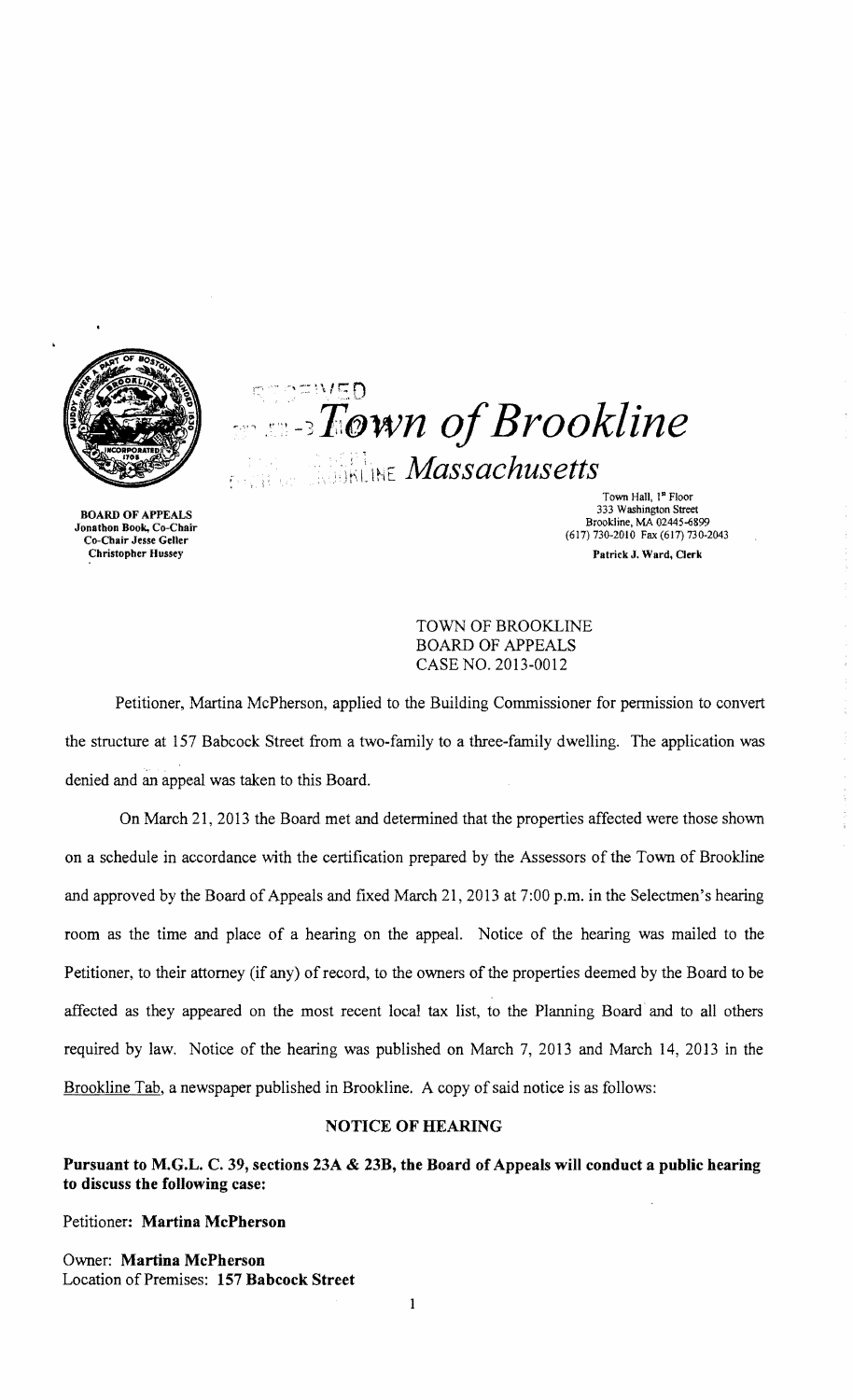Date of Hearing: March 21, 2013 Time of Hearing: 7:00 p.m. Place of Hearing: Selectmen's Hearing Room, 6<sup>th</sup> Floor

A public hearing will be held for a variance and/or special permit from:

- 1. 4.07 Table of Use Regulations, Use #4A
- 2. 5.43 Exceptions to Yard and Setback Regulations
- 3. 5.55 Front Yard Requirements
- 4. 5.60 Side Yard Requirements
- 5. 8.02.2 -- Alteration or Extension

of the Zoning By-Law to construct a parking area to convert the structure at 157 Babcock Street from a two-family to a three-family dwelling

Said premise located in a T-5 Residential district.

*Hearings, once opened, may be continued by the Chair to a date and time certain. No further notice will be mailed to abutters or advertised in the TAB. Questions regarding whether a hearing has been continued, or the date and time ofany hearing may be directed to the Zoning Administrator at 617-734 2134 or check meeting calendar* 

*at:http://calendars.town.brookline. ma. uslMaster Town Calandarl? FormID= 158.* 

*The Town of Brookline does not discriminate on the basis of disability in admission to, access to, or operations of its programs, services or activities. Individuals who need auxiliary aids for effective communication in programs and services of the Town of Brookline are invited to make their needs known to the ADA Coordinator, Stephen Bressler, Town of Brookline,* 11 *Pierce Street, Brookline, .MA 02445. Telephone:* (617) *730-2330; TDD* (617) *730-2327.* 

## Enid Starr Jesse Geller Christopher Hussey

At the time and place specified in the notice, this Board held a public hearing. Present at the hearing was Chairman, Jonathan Book, and Board Members Christopher Hussey and Johanna Schneider. The case was presented by the attorney for the petitioner, Robert L. Allen, Jr., Law Office of Robert L. Allen, Jr. LLP, 300 Washington Street, Second Floor, Brookline, Massachusetts 02445. Also in attendance were Martina McPherson and Mya McPherson, the owners of 157 Babcock Street, and Leah Greenwald, the petitioner's architect.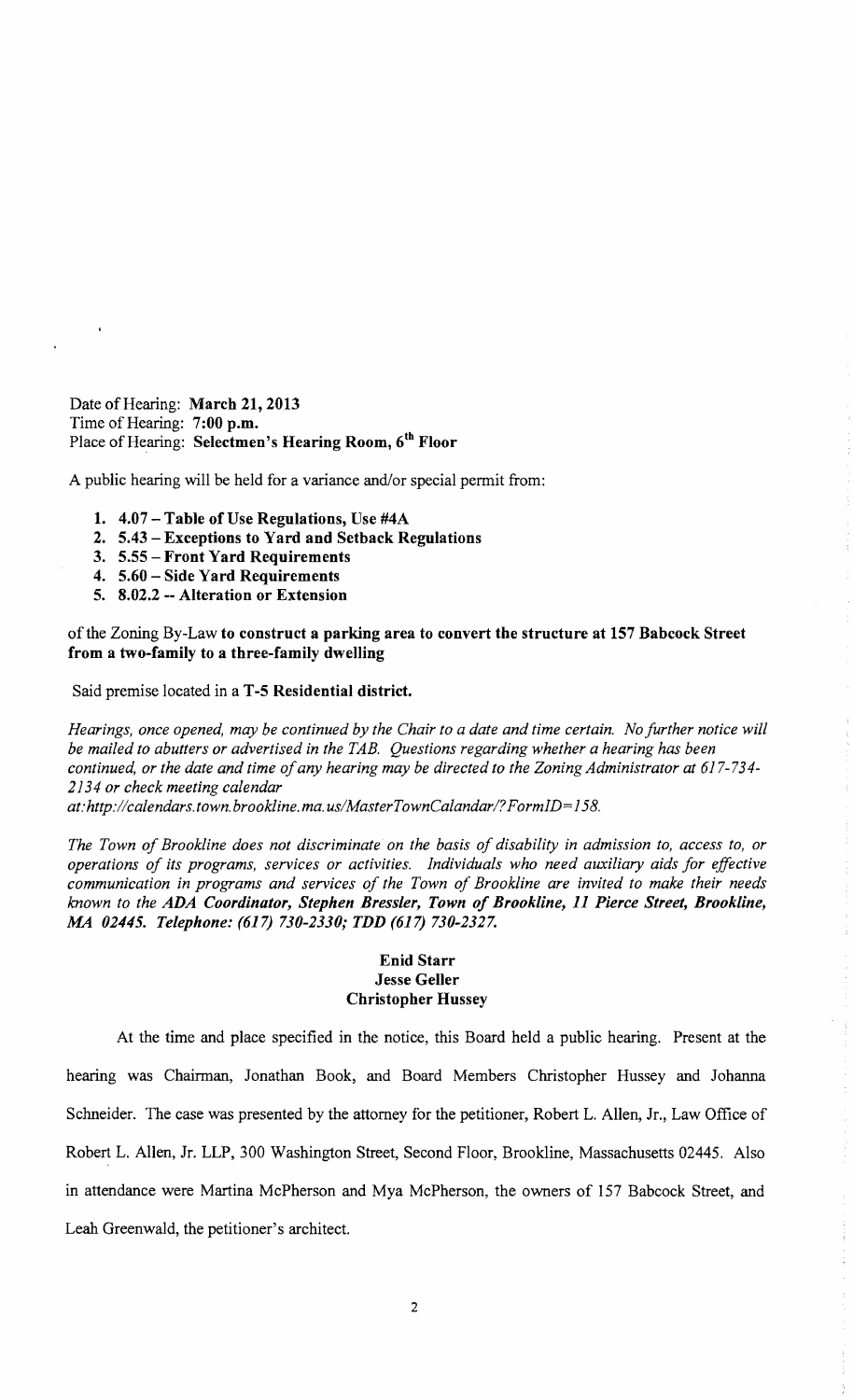Chairman Book called the hearing to order at 7:00pm. Attorney Allen stated that the petitioners propose to change the use of 157 Babcock Street from a two-family to a three-family dwelling. Attorney Allen detailed prior administrative decisions relative to 157 Babcock Street. On July 27, 1978, the Board of Appeals approved a use variance to convert the two-family dwelling into a three-family dwelling, subject to conditions. However, property was never converted. On January 15, 2013, the Brookline Preservation Commission voted unanimously to approve proposed exterior changes needed to convert the two-family dwelling into a three-family dwelling, subject only to the condition that the proposed skylights on the front of the dwelling be eliminated.

Attorney Allen presented to the Board a background of the petitioners and the property, stating the following: Martina and Mya McPherson are sisters and current owners of the two-family home at 157 Babcock Street. The home was originally purchased by their parents in 1979. At the time of 1979 purchase the property was in disarray and significant amount of money was needed to renovate. The Board authorized the conversion to a three-family home, however, for a number of personal reasons the conversation was never able to take place. After the Petitioner's mother died, the Petitioners inherited the house and have been the legal owners since 2010. This house is located on the very edge of the Graffam-McKay Historic District and is a very large house at 7,417 square feet. It is a two-family colonial revival-style dwelling that was built in 1925 and is located on a lot that is substantially larger than those in the immediate neighborhood and zoning district. Neighboring properties include both single- and two-family dwellings, as well as a multi-family condominium complex. The property borders the M-1.5 zoning district to the south. The home is in need of some attention and the biggest problem for Martina and Maya has been the constant maintenance and upkeep of this property. The first floor is a rental unit at 2,900 square feet, but the second floor is a 4,500 square feet unit which Martina McPherson currently lives in with three roommates, which are necessary to carry the financial burden of this unit. The taxes alone are over \$21,000.00 and it is on a 33,000 square foot lot that has to be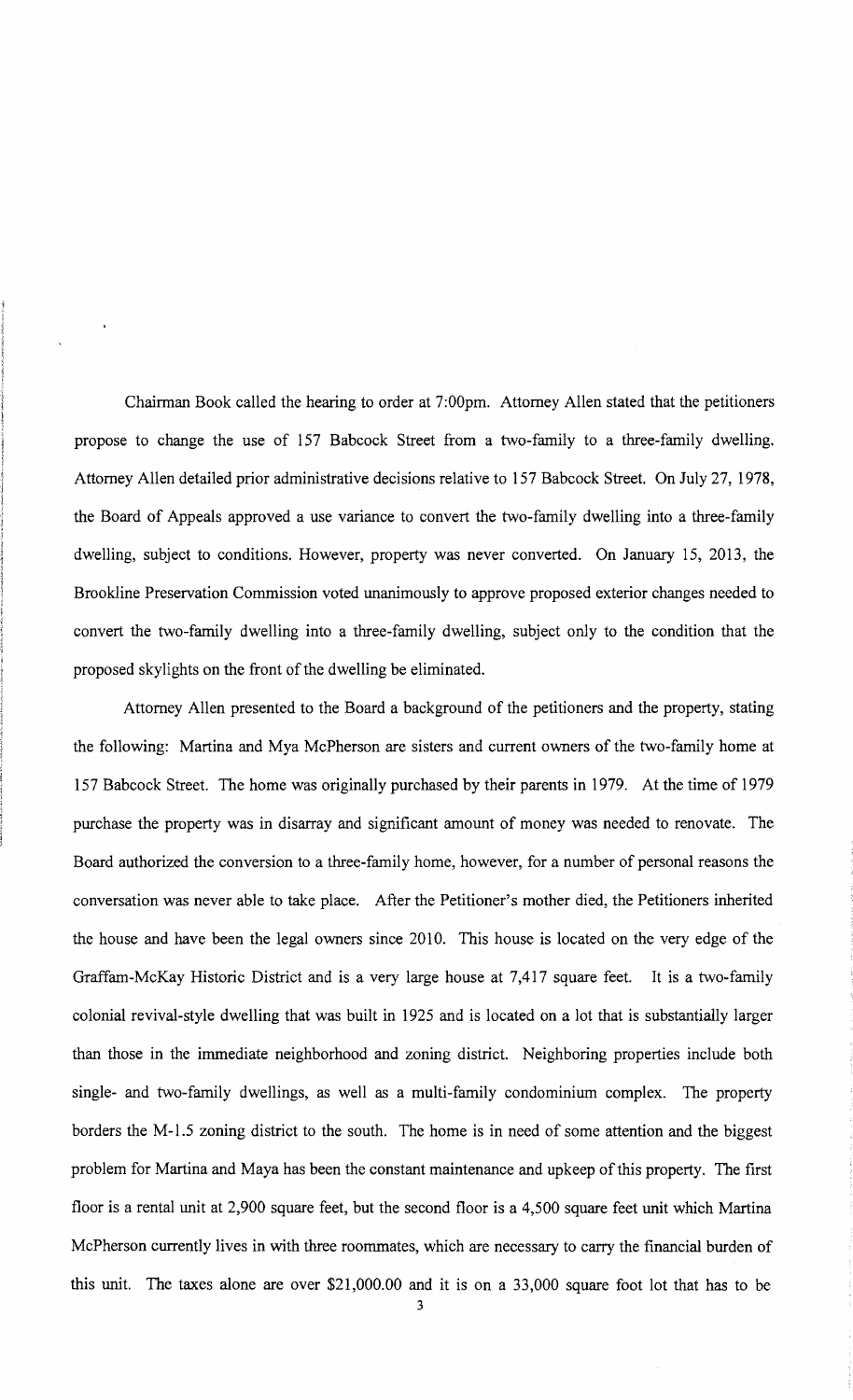regularly maintained. The proposal would allow a third unit of 1,600 square feet to be added to the property by splitting the larger unit into two smaller units.

Attorney Allen stated that, in addition to the unanimous support from the Preservation Commission, the Planning Board voted unanimously in support taking the position that this is a huge house on a huge lot and the preservation of the structure should be paramount, the exterior modifications are minor; and there is adequate parking.

Counsel for the petitioner then discussed zoning relief required from the Board. The applicant was cited under Section 4.07 (Table of Use Regulations, Use #4A). The property's zoning district, T-5, allows for two-family dwellings, but not three-families, therefore the proposal requires a use variance. Section 9.09 (Conditions for Approval of Use Variance) describes the four conditions under which the Board may grant a use variance, provided statutory variance requirements are met. The most applicable condition for a use variance for this proposal, 9.09.1.d, is as follows:

"Existence on the lot in question of a structure(s) of appearance compatible with its vicinity which is either of historical or architectural significance which shall be preserved or restored in a manner sufficient to justify the relief granted herein, and/or contains gross floor area excessive for the use permitted in the district wherein the structure is located, and which can reasonably be maintained as a visual and taxable asset only if a nonconformity of use is permitted. A special permit under §5.09 shall be required in conjunction with every variance request pursuant to this subparagraph. "

The applicant was also cited under Section 5.09 (Design Review). Any structure for which a use variance is requested under Section 9.09.l.d, a special permit subject to the community and environmental impact and design standards under Section 5.09 is also required. The following design standards are most applicable to this proposal:

Preservation of Trees and Landscape: The subject property has a significant amount of landscaped open space that would continue to remain unchanged with this proposal.

Relation of Buildings to Environment: The proposed changes to the structure are in harmony with the surrounding landscape.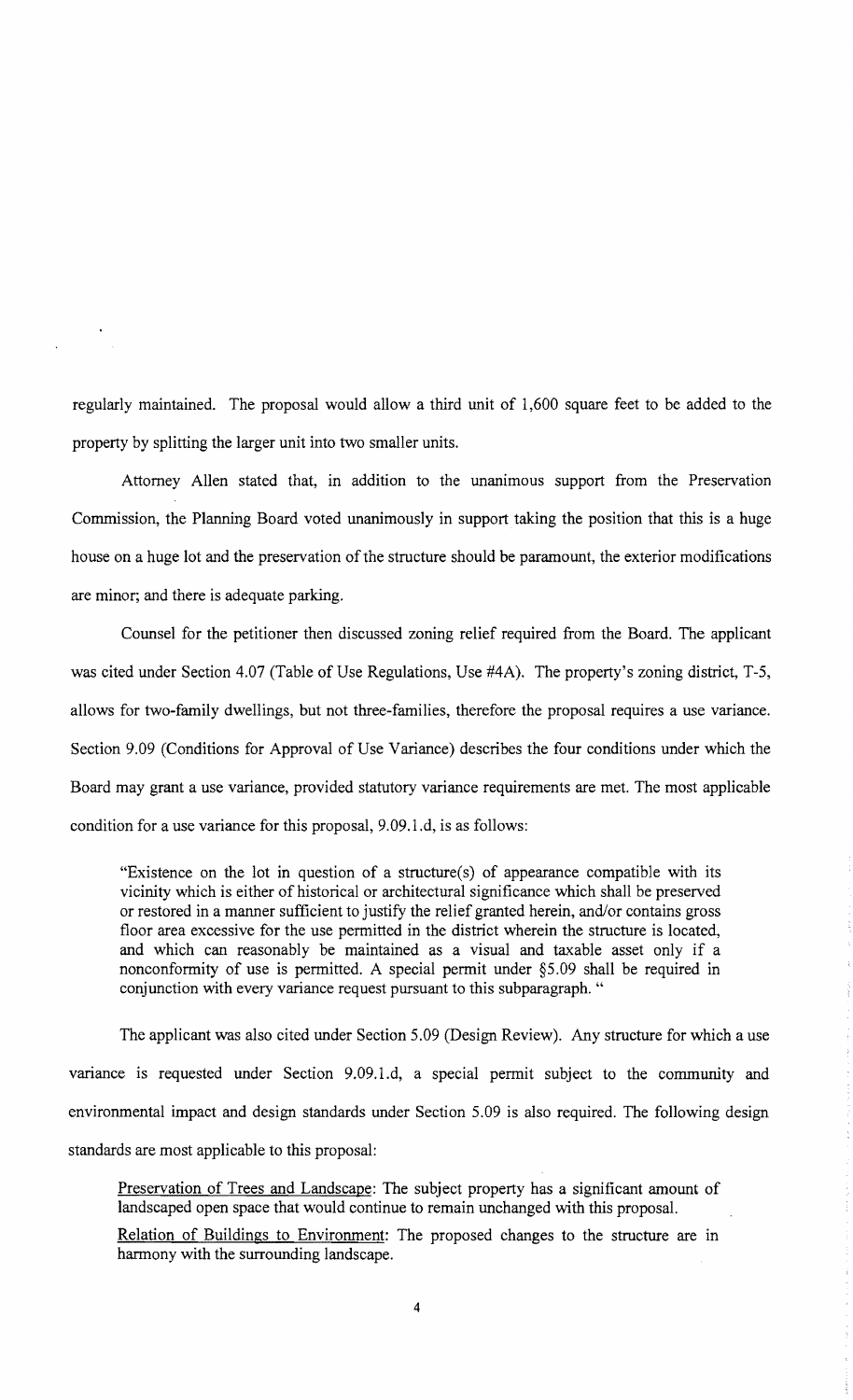Relation of Buildings to the Form of the Streetscape and Neighborhood: The exterior alterations for the conversion are relatively minor, with the most significant, a new deck, being located at the rear and minimally visible from Babcock Street.

Open Space: There is a significant amount of open space on the property. This is clearly an amenity, and would not be altered with this proposal. However, at this point, there is nothing preventing the subdivision, sale and transfer of much of this space for future development.

Circulation: There would be no change in the existing parking facilities for this proposal. The applicant has submitted a parking plan indicating 7 parking spaces, 4 in the existing garage, for the three dwelling units.

Heritage: In January, the Preservation Commission reviewed and approved all of the proposed exterior modifications to the structure, except for the new skylights on the front dormer.

The petitioner was cited under Regarding the Use Variance: In this case, if it is demonstrated

that the building is architecturally or historically significant, it could be argued that the building is being

saved from demolition-by-neglect through its rehabilitation and use as a three family. Further, thanks to

the financial assistance from their father, the renovation will include a fully sprinklered building as

required by the building code - Further ensuring the preservation of this historic building.

Attorney Allen further added that based on the economic hardship created by the preservation

and upkeep of this historic structure, and the reasonableness of this proposal, with relatively minor

exterior changes, meets the variance requirements under 9.09 and the front and side yard setback relief is

a pre-existing non-conforming condition. Attorney Allen detailed the requirements for finding a

variance under M.G.L., C.40A, section 10, which states, in relevant part:

"The permit granting authority shall have the power . . . to grant upon appeal. .. a variance . . . where such permit granting authority specifically finds that owing to circumstances relating to the soil conditions, shape, or topography of such land or structures and especially affecting such land or structures but not affecting generally the zoning district in which it is located a literal enforcement of the provisions of the ordinance or by-law would involve substantial hardship, financial or otherwise, to the petitioner or appellant, and that desirable relief may be granted without substantial detriment to the public good and without nullifying or substantially derogating from the intent or purpose of such ordinance or by-law."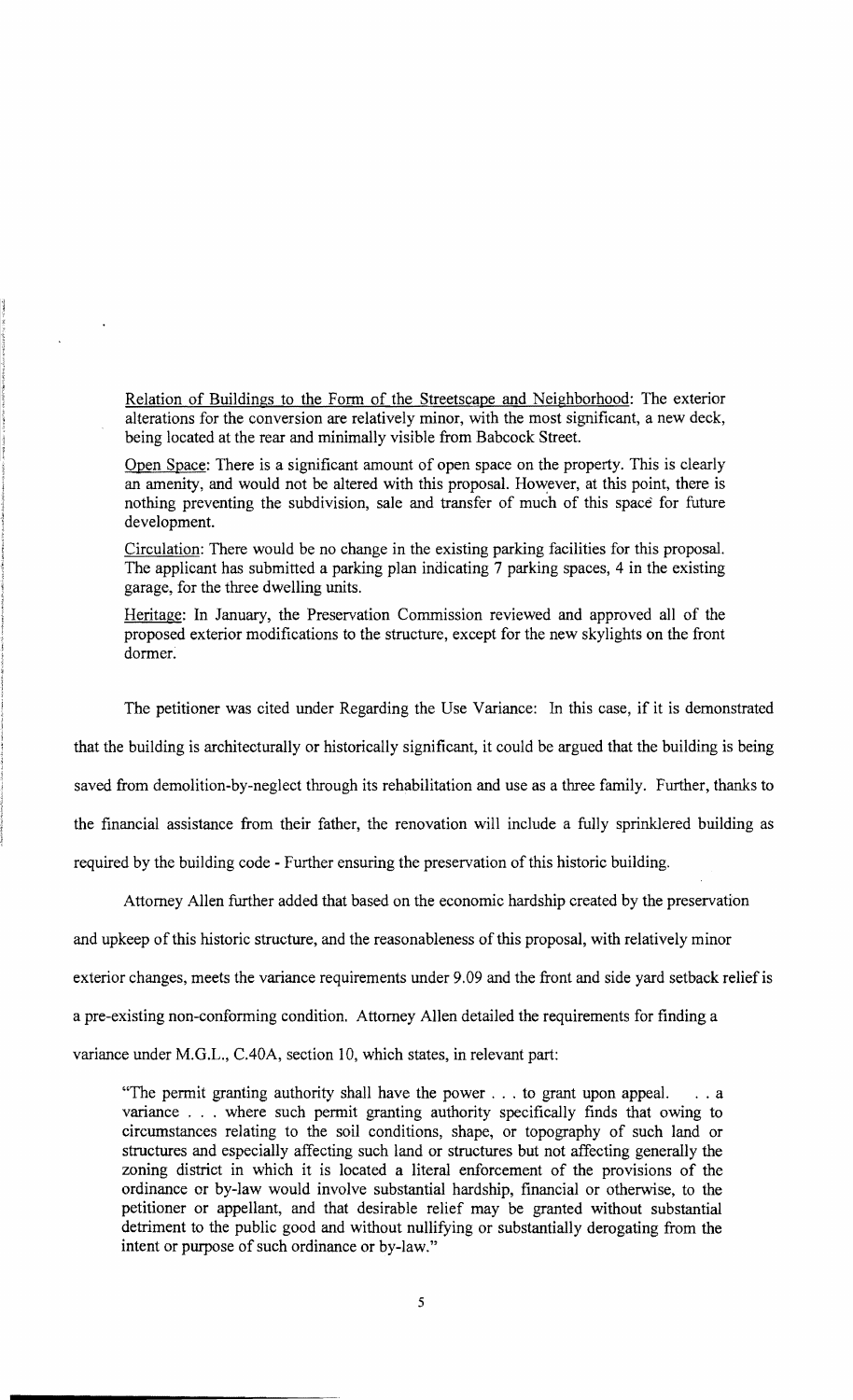Attorney Allen stated that the lot is significantly larger than others in the area, and there is more than enough land to subdivide. The Planning Board has requested and the petitioner has agreed to essentially waive any ANR rights and require Board approval for any future subdivision, and it is an appropriate condition in exchange for approval as an ANR would allow for an increase in the intensity of use for this property. It was also a condition in the 1979 approval. In this zoning district, this is a significantly larger home on a significantly larger lot, the conversion to a three family, which had already previously been allowed by a predecessor Board, may be done with very little exterior modification, zero change to the streetscape without substantial detriment to the public good and without nullifying or substantially derogating from the intent or purpose of such ordinance or by-law. The denial of such a grant will surely cause economic hardship to the petitioner causing an inability to maintain the property.

Finally, Attorney Allen discussed relief under Section 8.02.2, where a special permit is required under Section 9.05 to alter and/or extend this non-conforming structure. As for 9.05, in looking at this conversion, (1) the specific site is an appropriate location; (2) there will be no adversely affect the neighborhood; (3) no nuisance or serious hazard to vehicles or pedestrians exists; (4) adequate and appropriate facilities will be provided for the proper operation; and (5) development will not have a significant adverse effect on the supply on housing available for low and moderate income people

The Board then asked several questions of the petitioner. Zoning Board of Appeals Member Christopher Hussey asked where the additional square footage is located on the plans. Architect Leah A. Greenwald, whose professional address is 4 Blueberry Lane, Lexington, Massachusetts, stated that the only additional square footage is located under the eaves of the top floor. She noted that is where a bathroom and small laundry area are being added. Zoning Board of Appeals Member Christopher Hussey asked if there were estimates on the cost hardships. Attorney Allen admitted that he did not have them but he stated that he would confer with his clients. Zoning Board of Appeals Member Johanna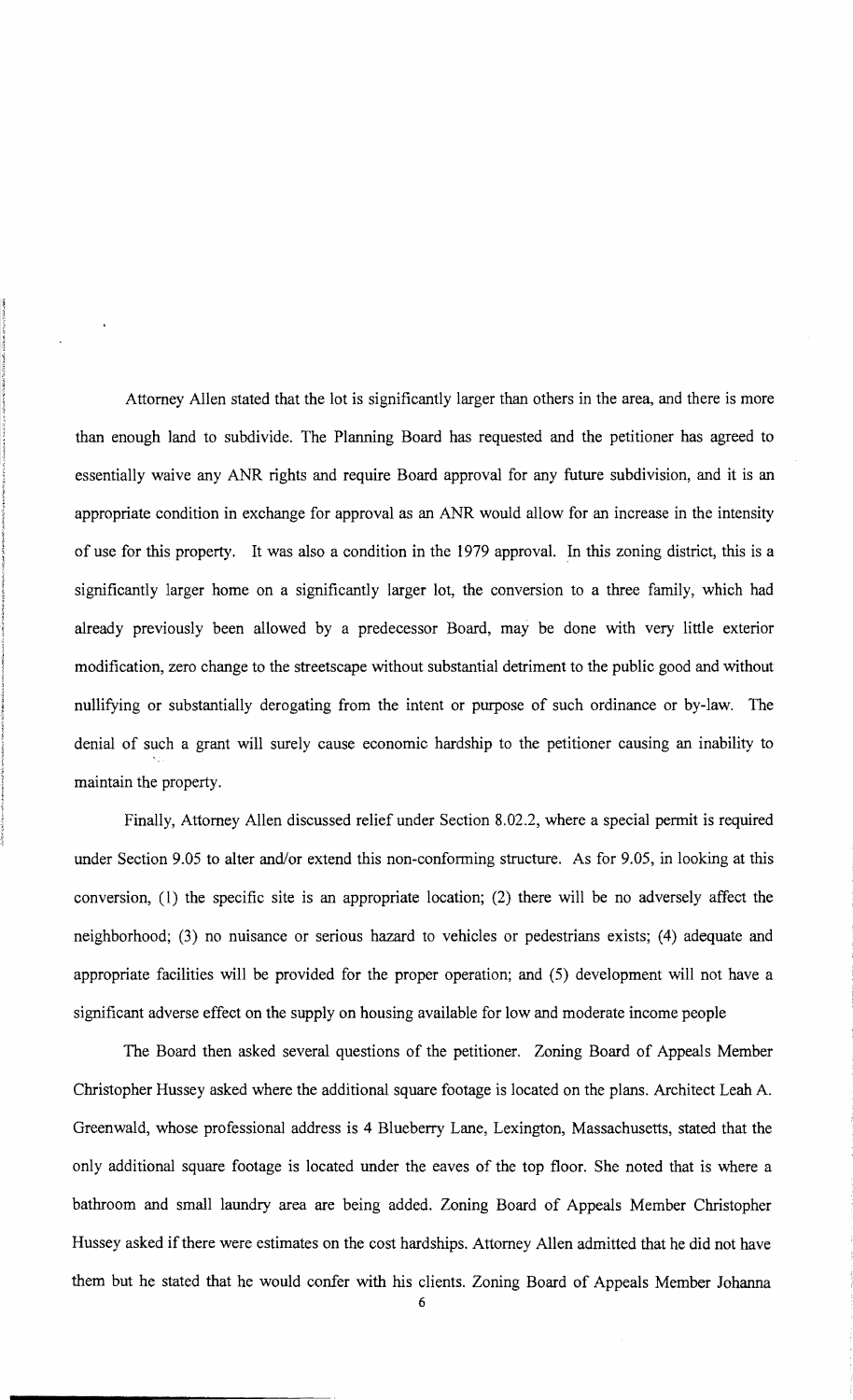Schneider asked if there was another building on the property. Attorney Allen stated that it was the garage and it will stay as is. Zoning Board of Appeals Chairman Jonathan Book asked if Attorney Allen would speak to the relief being sought on the front and side yard requirements. Attorney Allen stated that they are pre-existing non-con-forming and that there will be no changes to them. Chairman Book asked if they were being triggered by the deck on the third-floor unit. Attorney Allen stated yes and that there will be no change to those dimensions.

Zoning Board of Appeals Chairman Jonathan Book asked Attorney Allen to address the counterbalancing amenities that will be provided for granting the special permits. Attorney Allen stated that one would be the historic preservation of this property and the applicants will be presenting a landscaping plan. He noted that they are in conversations with Planning as to what type of landscaping plan would be appropriate. He added that the applicants are fine if that is added as a condition to the decision.

Zoning Board of Appeals Member Christopher Hussey asked if Section 5.54, which is the alignment of the front yard, supersede the need for a special permit for the front-yard setback. Chief Building Inspector Michael Yanovitch stated that it would still have to come under Section 5.43 for dimensional relief. Senior Planner Lara Curtis Hayes added that Section 5.54 doesn't grant the relief for the setback but it can under be obtained Section 5.43. Attorney Allen stated that his clients estimate that the costs for the renovations would be between \$150,000 and \$200,000 dollars.

Zoning Board of Appeals Member Christopher Hussey inquired about the creation of the third unit increasing the value of the property and thus, offsetting that cost. Attorney Allen suggested that the ANR condition is what actually reduces the value of the property. Mr. Hussey asked then if his clients objected to such a condition. Attorney Allen stated that they had no objection to it.

Zoning Board of Appeals Chairman Jonathan Book asked if there was anyone present who wished to speak in favor of this application. Sheri Flagler, whose residential address is 143 Beaconsfield Road, Brookline, Massachusetts, and a former Chair of the Preservation Commission,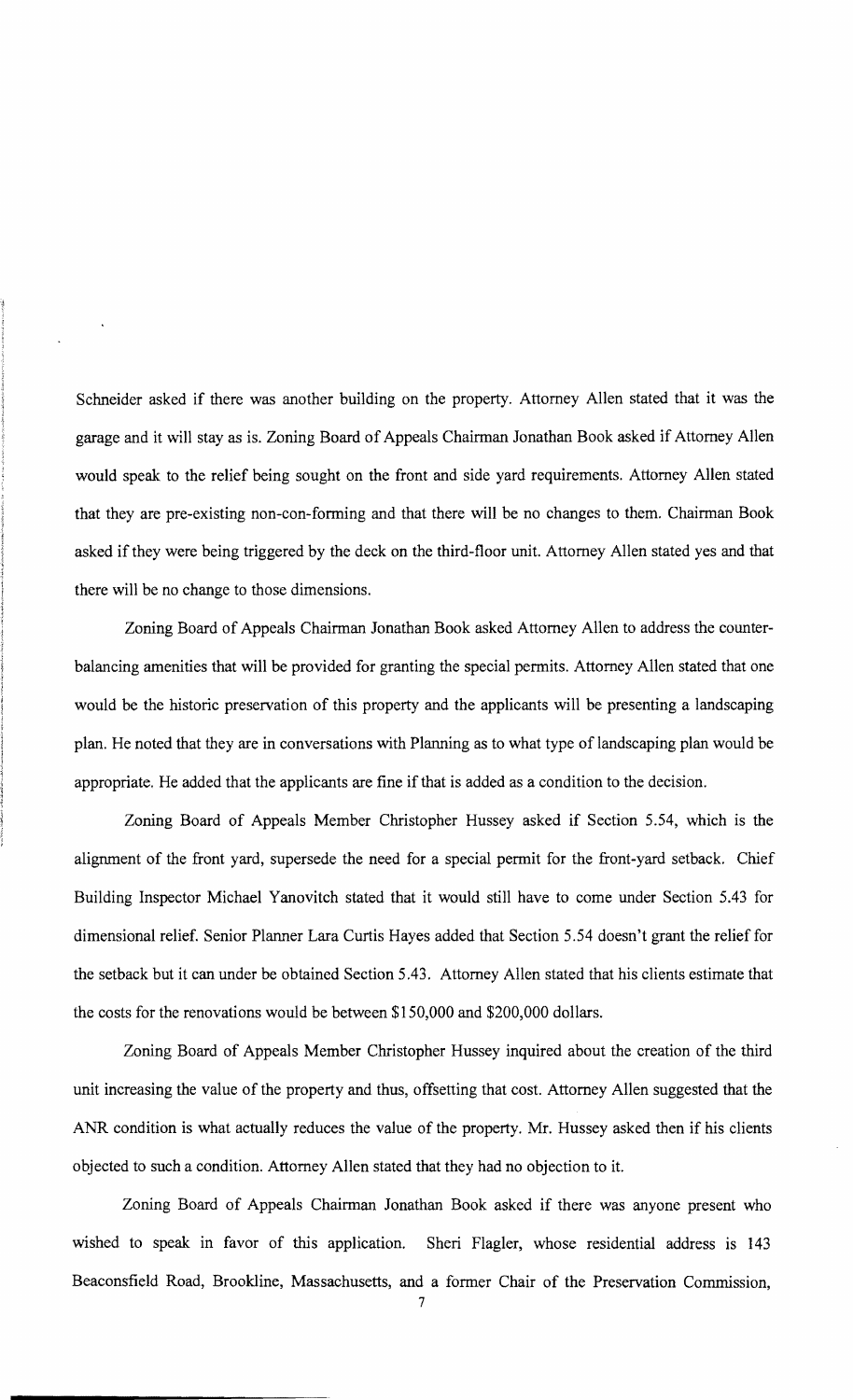stated that she was pleased that the McPherson's will be fixing up this beautiful home. She noted that it is an unusually large lot which could have been sub-divided. Ms. Flagler stated that she believes it is a very good thing for the neighborhood. She added that the Preservation Commission voted unanimously in favor of this proposal.

Zoning Board of Appeals Chairman Jonathan Book asked if there was anyone present who wished to speak in opposition to this application. Clara C. Batchelor, whose residence is 29 Manchester Road, Brookline, Massachusetts, stated she was not really here this evening to speak against this application. She stated that she wanted to see something done to ensure that the lot remains open space since that is a buildable lot. Ms. Batchelor added that she would like to see the applicant place a deed restriction on that lot. She added that the fact that they would have to come back before the Zoning Board of Appeals is not enough. She stated that it is better protection for the neighborhood if a deed restriction is in place. Ms. Batchelor noted that the Preservation Commission only looks at architecture. She urged the Board to place a deed restriction as a condition for relief. Zoning Board of Appeals Chairman Jonathan Book asked if Ms. Batchelor was recommending that an approximately 33,000 square foot lot be deed restricted to have no further building on that lot. Ms Batchelor stated that it is more complicated than that. She stated that the applicants have the ability to sub-divide and build on that lot in a two-family district. Ms. Batchelor stated that she wants a deed restriction to limit the total number of units on that lot at three and failing that then a maximum of four in order to protect density and to preserve open space. The Board had a brief discussion about the lot and the possibility of its subdivision. Wilson Lau, whose residence is 128 Sewall Avenue, Brookline, Massachusetts, stated that he had received an improper and intimidating letter for the applicant's attorney that threatened him with lawsuits after expressing his opinions over the conversion of this property. Mr. Lau stated that he has lived in this town for five years and he takes the look and the feel of the town very seriously. He stated that he has a right to express his views without fear of retribution. Mr. Lau stated that he is fearful of his 8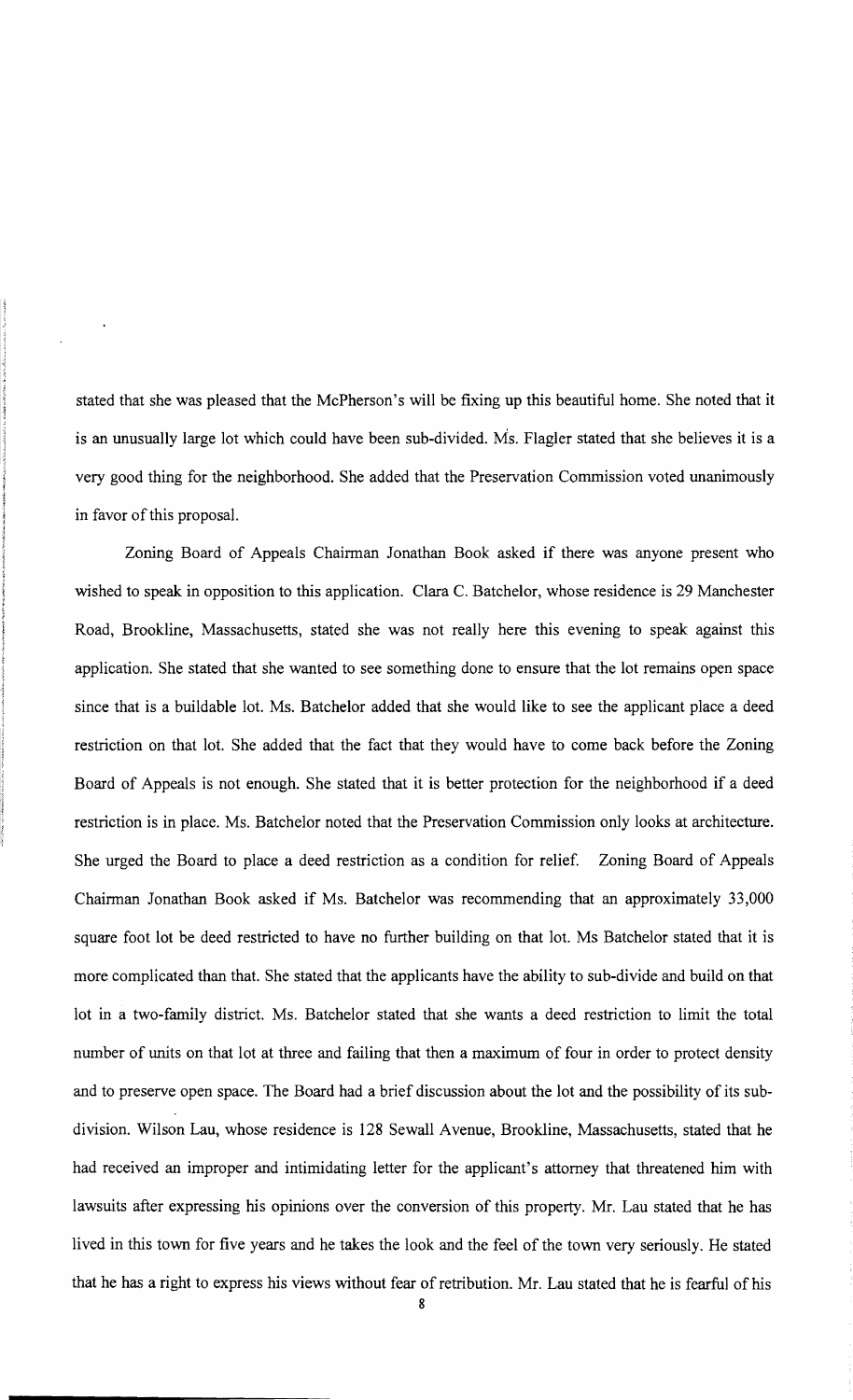well-being. In rebuttal, Attorney Allen stated that imposing a deed restriction is well beyond the scope of the Board. Since 1979, the applicant's family has done nothing but try to preserve this property. He stated that it's the interior that needs the work now. Attorney Allen also stated that the Preservation Commission understood that the intent of this proposal was to construct a third unit and that the Commission approved the construction of the rear porch.

Lara Curtis Hayes, Planner for the Town of Brookline, delivered the findings of the Planning

Board:

## FINDINGS:

#### **Section 4.07 – Table of Use Regulations, Use #4A**

The property's zoning district, T-5, allows for two-family dwellings, but not three-families, therefore the proposal requires a use variance. **Section 9.09, Conditions for Approval** of Use **Variance,** describes the four conditions under which the Board of Appeals may grant a use variance, provided statutory variance requirements are met. The most applicable condition for a use variance for this proposal, **9.09.1.d,** is as follows:

Existence on the lot in question of a structure(s) of appearance compatible with its vicinity which is either of historical or architectural significance which shall be preserved or restored in a manner sufficient to justify the relief granted herein, and/or contains gross floor area excessive for the use pennitted in the district wherein the structure is located, and which can reasonably be maintained as a visual and taxable asset only if a nonconformity of use is permitted. A special permit under **§5.09** shall be required in conjunction with every variance request pursuant to this subparagraph.

In this case, if it is demonstrated that the building is architecturally or historically significant, it could be argued that the building is being saved from demolition-by-neglect through its rehabilitation and use as a three family.

## **Section 5.09** - Design Review

Any structure for which a use variance is requested under **Section 9.09.1.d,** a special permit subject to the community and environmental impact and design standards under **Section 5.09** is also required. The following design standards are most applicable to this proposal:

*Preservation ofTrees and Landscape:* The subject property has a significant amount of landscaped open space that would continue to remain unchanged with this proposaL

*Relation ofBuildings to Environment:* The proposed changes to the structure are in harmony with the surrounding landscape.

Relation of Buildings to the Form of the Streetscape and Neighborhood: The exterior alterations for the conversion are relatively minor, with the most significant, a new deck, being located at the rear and minimally visible from Babcock Street.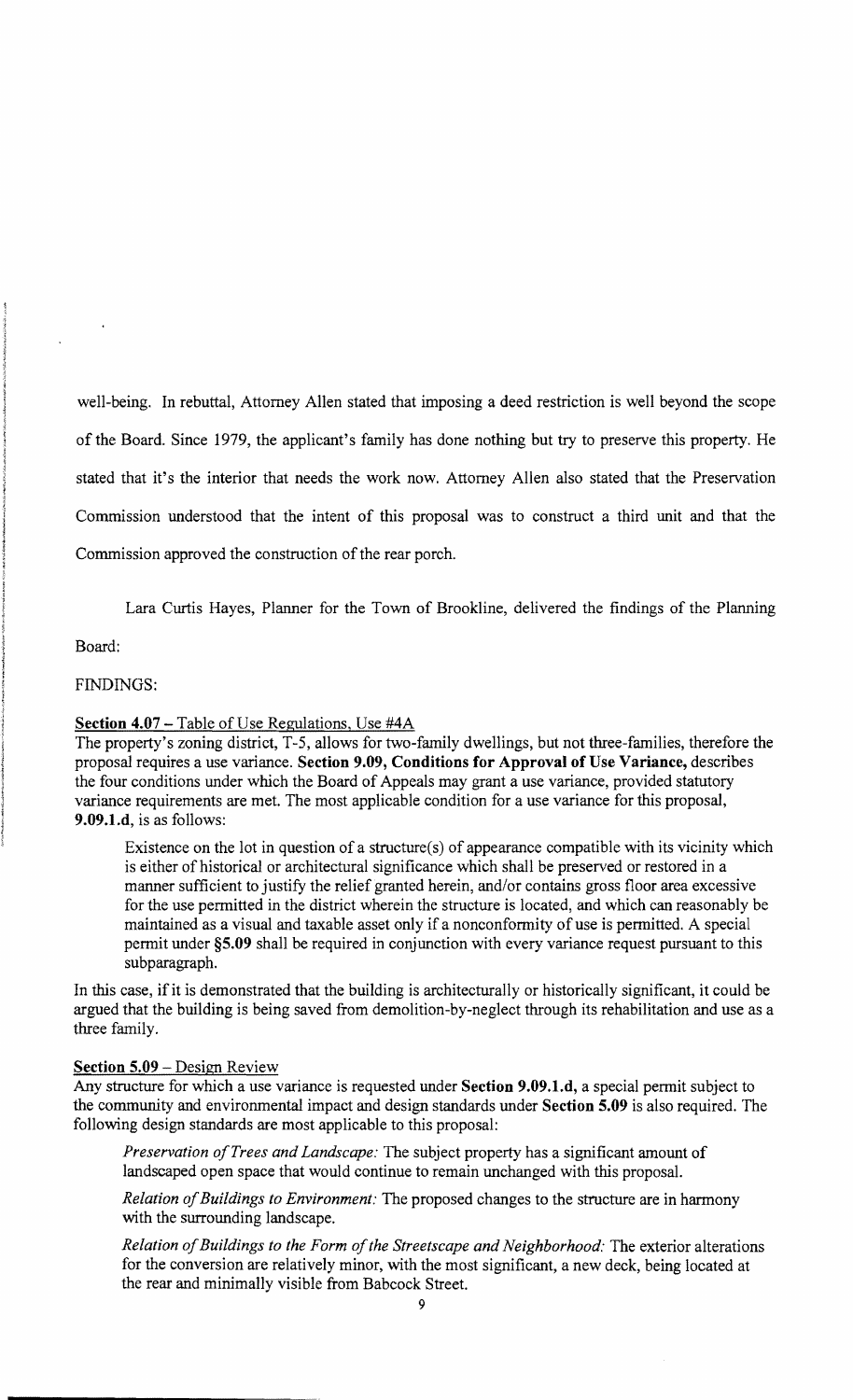*Open Space:* There is a significant amount of open space on the property. This is clearly an amenity, and would not be altered with this proposal. However, at this point, there is nothing preventing the subdivision, sale and transfer of much of this space for future development.

*Circulation:* There would be no change in the existing parking facilities for this proposal. The applicant has submitted a parking plan indicating 7 parking spaces, 4 in the existing garage, for the three dwelling units.

*Heritage:* In January, the Preservation Commission reviewed and approved all of the proposed exterior modifications to the structure, except for the new skylights on the front dormer.

Section 5.43 – Exceptions to Yard and Setback Regulations Section 5.55 - Front Yard Requirements Section 5.60 - Side Yard Requirements

| <b>Dimensional Requirements</b> | <b>Required</b> | Existing | Proposed | <b>Relief</b>                |
|---------------------------------|-----------------|----------|----------|------------------------------|
| Front Yard Setback              | 25'             | 17.86'   | 17.86'   | Special Permit*/<br>Variance |
| Side Yard Setback               | 20'             | 15.06'   | 15.06'   | Special Permit*/<br>Variance |

\* Under Section 5.43, the Board of Appeals may waive setback requirements if a counterbalancing amenity is provided.

## Section 8.02.2 - Alteration or Extension

A special permit is required to alter a non-conforming structure.

Ms. Curtis stated that the Planning Board is supportive of the conversion from a two- to a threefamily dwelling. The proposed exterior modifications are minor; however, the plans should be revised to remove the proposed skylights from the front dormer to be in compliance with the decision of the Preservation Commission. The property has sufficient parking for three units, and there is a significant amount of open space on the property. The dwelling is quite large for only two units, so the conversion should make property maintenance more financially feasible. The lot is significantly larger than others in the area, and there is more than enough land to subdivide. Even though the property is located in a local historic district, the Planning Board recommends a condition limiting future subdivision of the property without the prior review and approval of the Board of Appeals, particularly since this application allows for an increase in the intensity of use for this property. Therefore, should the Board of Appeals find that the applicant meets the statutory requirements for a variance and a use variance, the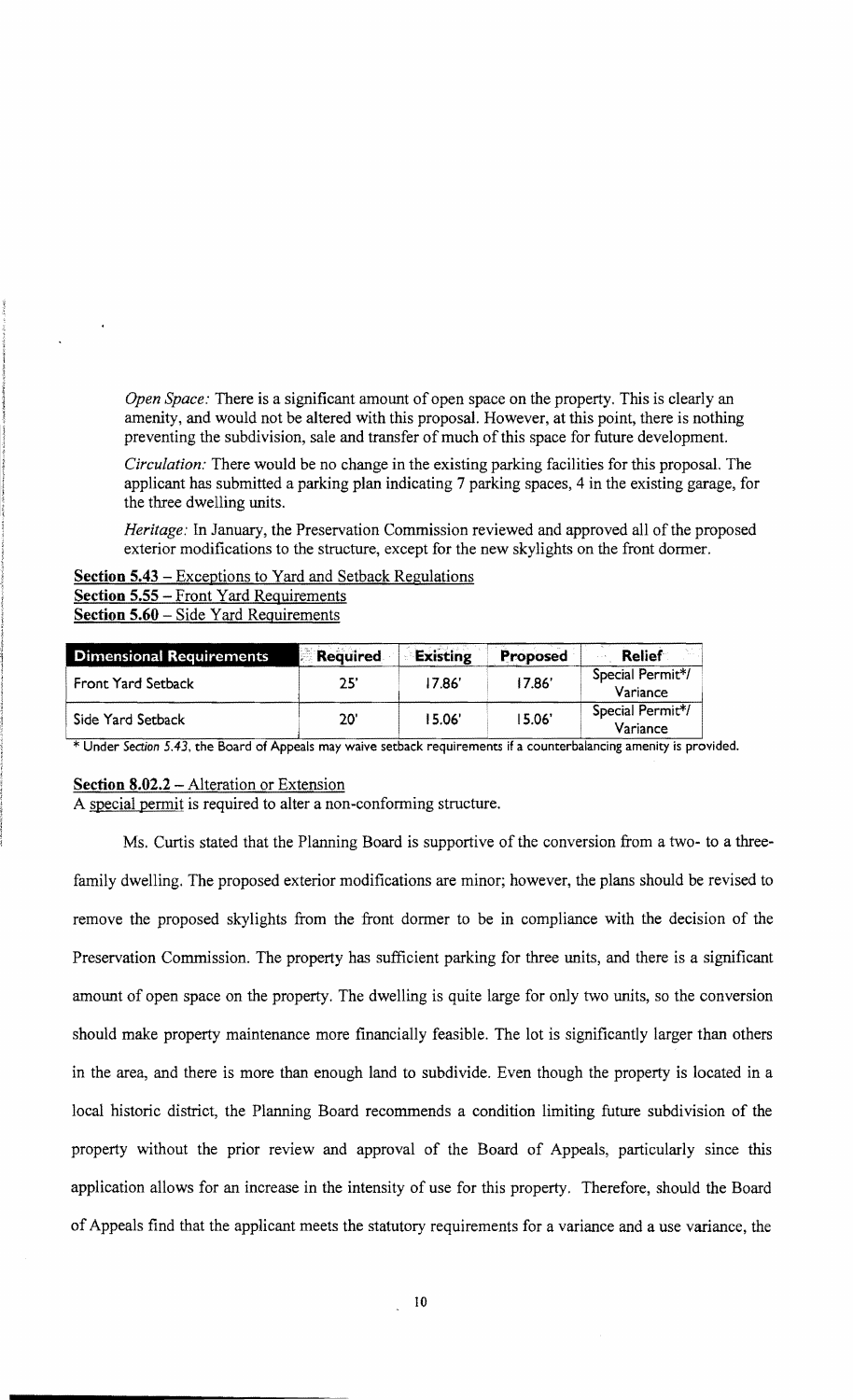Planning Board recommends approval of the plans by Leah Greenwald, Architect, dated 12/27/2012 subject to the following conditions:

- 1. Prior to issuance of a building permit, final elevations, indicating all exterior alterations and proposed materials (including the elimination of the proposed sky lights on the front of the dwelling shown on the 12/27112 plans), shall be submitted to the Preservation Commission for review and approval, in consultation with the Assistant Director of Regulatory Planning.
- 2. Prior to the issuance of a building permit, the applicant shall submit an updated final site plan and a final landscaping plan, indicating all counterbalancing amenities, setbacks and parking areas, subject to the review and approval of the Assistant Director of Regulatory Planning.
- 3. The lot shall not be subdivided without the prior review and approval by the Board of Appeals.
- 4. Prior to the issuance of a building permit, the applicant shall submit to the Building Commissioner for review and approval for conformance to the Board of Appeals decision: 1) a final site plan stamped and signed by a registered engineer or land surveyor; 2) final floor plans and building elevations stamped and signed by a registered architect; and 3) evidence that the Board of Appeals decision has been recorded at the Registry of Deeds.

The Chairman then called upon Michael Yanovich, Chief Building Inspector for the Building

Department, to deliver the comments of the Building Department. Chief Building Inspector Michael Yanovitch, for the Building Department, stated that the Building Department had no objections to the relief sought under this application. He stated that the special permit relief is minimal and it is mostly pre-existing non-conforming. He noted that while they are adding a third unit it does not increase the footprint of the building. Mr. Yanovitch stated that from a Building Department standpoint we are getting a safer building with a new fire alarm and suppression system. He stated that should the Board grant the requested relief the Building Department will work with the applicants to ensure their work is up to code and that they conform to any conditions in the Board's decision.

In deliberation, Zoning Board of Appeals Member Christopher Hussey stated that he was in support of the relief requested. He noted that if financial hardship is an element for the granting of variances, he would like to have the Board receive supporting backup in the future. Mr. Hussey also noted that this is a unique lot with a distinctive building located on it within the district. He stated that it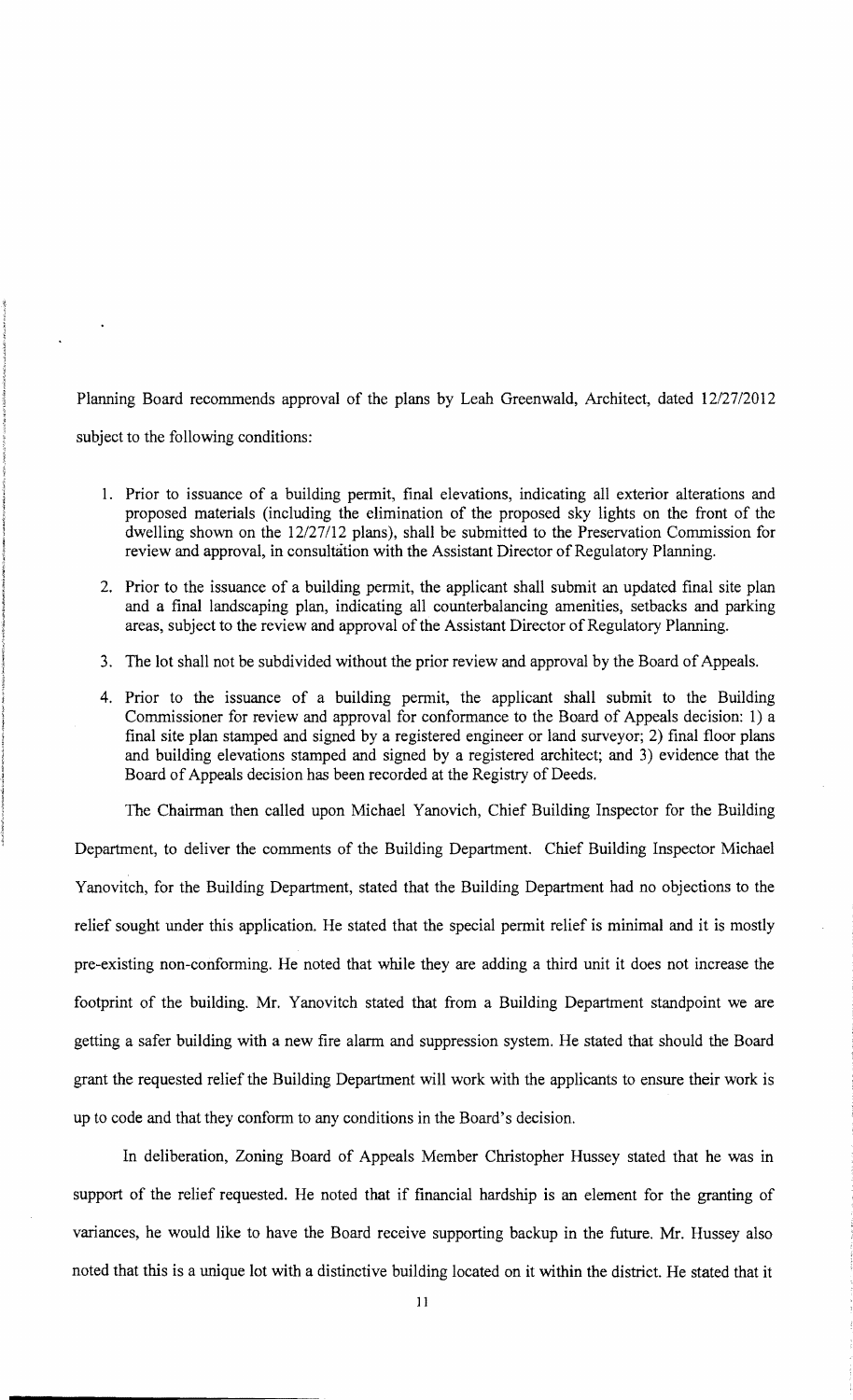surrounded by a number of multi-family districts. He stated that the condition requiring the approval of the Board of Appeals to any subdivision of the property, as recommended by the Planning Board, is appropriate and because of the lot size you could possibly have a total of three buildable lots.

Zoning Board of Appeals Member Johanna Schneider stated that she is in support of the relief because the lot is unique and it should have no problem supporting the additional unit. She stated that if she has any concern it's the showing of financial hardship. She noted that, while the cost of the renovations may be considerable, they are creating a third rental unit and she is confident that they will receive a high rent for it in such a desirable neighborhood.

Zoning Board of Appeals Chairman Jonathan Book stated that he can appreciate that the maintenance of an historic house in an historic neighborhood as a financial hardship. He noted that this Board has in numerous cases over numerous years supported use variances under Section 9.09. Chairman Book stated that he thinks the relief is appropriate. He noted that the applicants have made a case for a use variance and a variance under the general requirements of Chapter 40A, section 10, where the uniqueness of the lot and the financial hardship applies. He stated that converting this house from a two-family to a three-family is not adverse to the neighborhood. He added that since it is such a large lot he was uncomfortable of completely prohibiting the applicants from any subdivision down the road. He added the condition requiring them to come back to the Board for any subdivision proposal was more than sufficient. Chairman Book then added that the special permits are appropriate under Section 8.02 and meet the requirements of Section 9.05.

Zoning Board of Appeals Member Christopher Hussey stated, rather than landscaping, he believes the preservation of the historic structure and the large lot as a counter-balancing amenity to support the front and side yard setback relief. Zoning Board of Appeals Chairman Jonathan Book stated that the preservation of the structure is the basis for the grant of the use variance, it would be double counting to use it as a counter-balancing amenity. He agreed that the restriction on subdividing the lot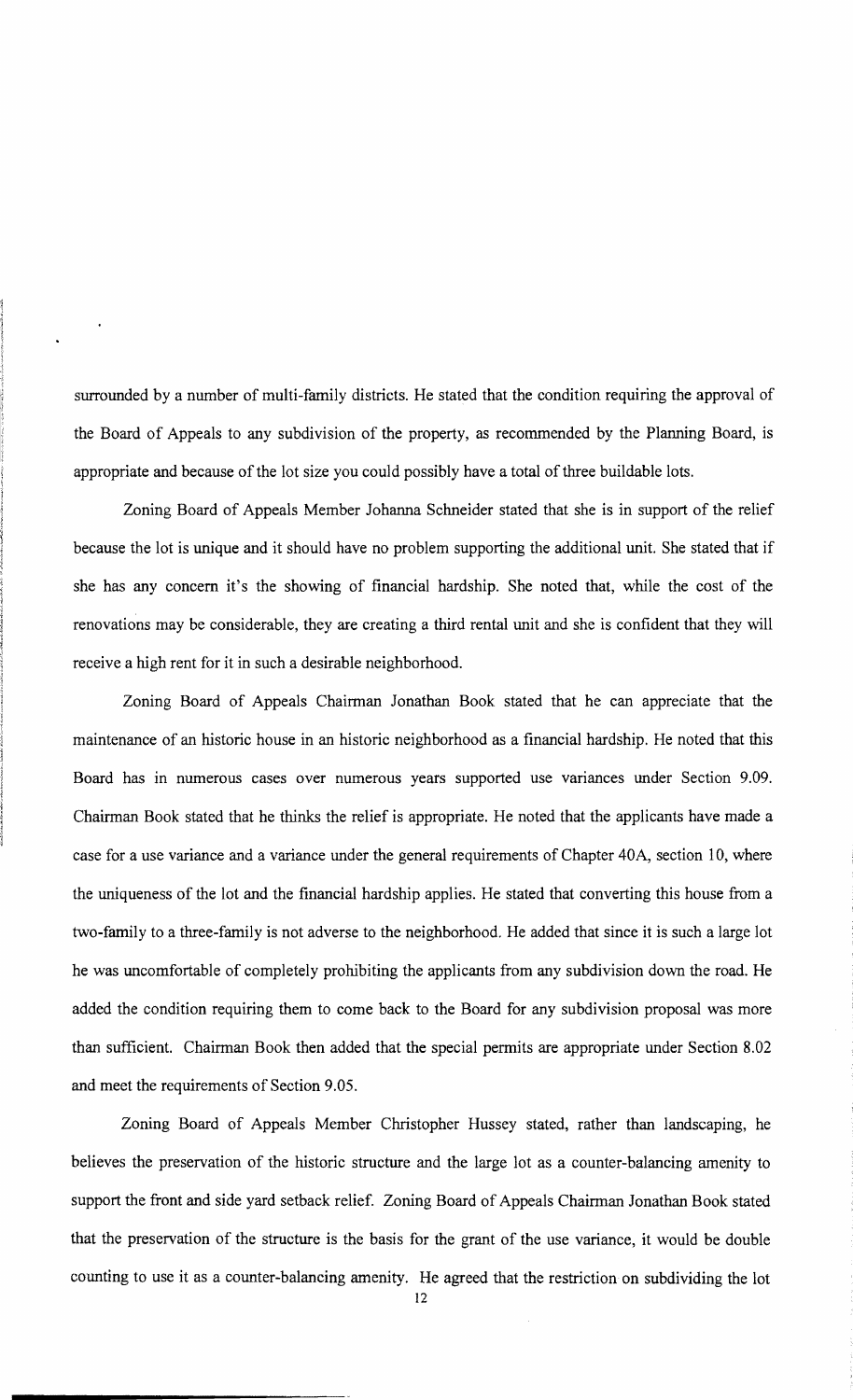and the proposed landscaping could serve as counter-balancing amenities. Zoning Board of Appeals Member Johanna Schneider inquired if the language of the ANR condition was too restrictive. Zoning Board of Appeals Chairman Jonathan Book stated that the applicant express a willingness to come back before the Board if they wished to subdivide. Zoning Board of Appeals Member Christopher Hussey stated that what he is trying to accomplish is to remove landscaping as a counter-balancing amenity because it is so transient.

The Board then determined, by unanimous vote that the requirements for a variance and for **Sections 4.07; 5.43; 5.55; 5.60; and Section 8.02.2** were met. The Board made the following specific findings pursuant to said **Section 9.05:** 

- a. The specific site is an appropriate location for such a use, structure, or condition.
- b. The use as developed will not adversely affect the neighborhood.
- c. There will be no nuisance or serious hazard to vehicles or pedestrians.
- d. Adequate and appropriate facilities will be provided for the proper operation of the proposed use.

Upon motion made and duly seconded, it was UNANIMOUSLY

VOTED: That the relief sought under BOA#2013-0012 - 157 Babcock Street, as proposed in the plans by Leah Greenwald, Architect, dated 12/27112 subject to the following conditions:

- 1. Prior to issuance of a building permit, final elevations, indicating all exterior alterations and proposed materials (including the elimination of the proposed sky lights on the front of the dwelling shown on the  $12/27/12$  plans), shall be submitted to the Preservation Commission for review and approval, in consultation with the Assistant Director of Regulatory Planning.
- 2. Prior to the issuance of a building permit, the applicant shall submit an updated final site plan and a final landscaping plan, indicating all counterbalancing amenities, setbacks and parking areas, subject to the review and approval of the Assistant Director of Regulatory Planning.
- 3. The lot shall not be subdivided without prior review and approval by the Board of Appeals.